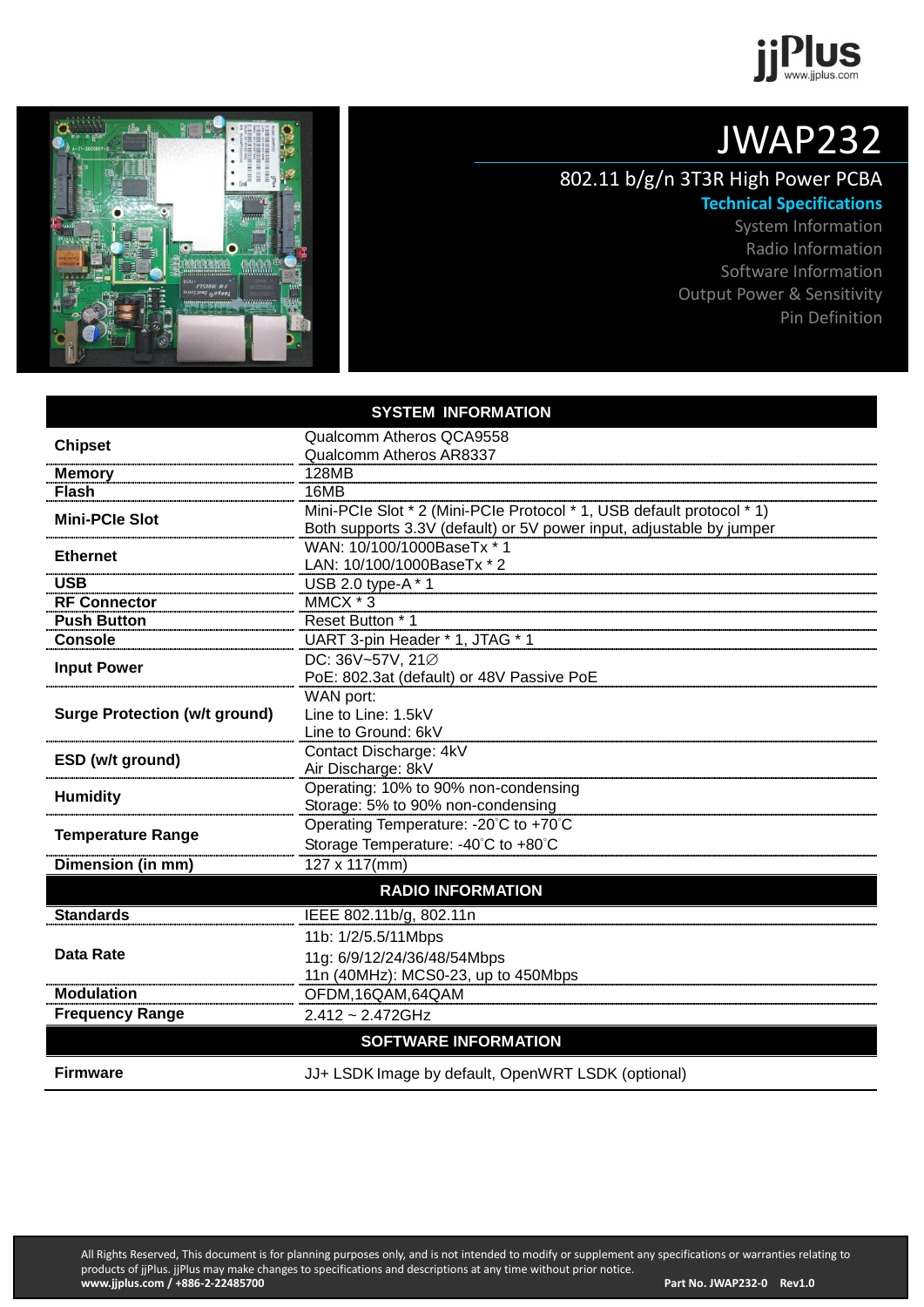

## **OUTPUT POWER & SENSITIVITY**

|           | 802.11g      |                        |
|-----------|--------------|------------------------|
| Data Rate | $Tx +/- 2dB$ | Rx Sensitivity +/- 2dB |
| 6Mbps     | 23dBm        | -92dBm                 |
| 9Mbps     | 23dBm        | -92dBm                 |
| 12Mbps    | 23dBm        | -92dBm                 |
| 18Mbps    | 23dBm        | -91dBm                 |
| 24Mbps    | 23dBm        | -88dBm                 |
| 36Mbps    | 21dBm        | $-85$ d $Bm$           |
| 48Mbps    | 20dBm        | $-82dBr$               |
| 54Mbps    | 19dBm        | -80dBm                 |

|                           | 802.11n/2.4GHz   |                    |                    |                        |  |  |  |  |
|---------------------------|------------------|--------------------|--------------------|------------------------|--|--|--|--|
|                           | <b>Data Rate</b> | $Tx +/- 2dB (1TX)$ | $Tx +/- 2dB (3TX)$ | Rx Sensitivity +/- 2dB |  |  |  |  |
| $\bullet$<br>$\sim$<br>I. | MCS <sub>0</sub> | 23dBm              | 28dBm              | -92dBm                 |  |  |  |  |
|                           | MCS <sub>1</sub> | 22dBm              | 27dBm              | -92dBm                 |  |  |  |  |
|                           | MCS <sub>2</sub> | 22dBm              | 27dBm              | $-91$ d $Bm$           |  |  |  |  |
|                           | MCS <sub>3</sub> | 22dBm              | 27dBm              | -87dBm                 |  |  |  |  |
|                           | MCS <sub>4</sub> | 21dBm              | 26dBm              | -84dBm                 |  |  |  |  |
|                           | MCS <sub>5</sub> | 21dBm              | 26dBm              | -80dBm                 |  |  |  |  |
|                           | MCS <sub>6</sub> | 20dBm              | 25dBm              | -79dBm                 |  |  |  |  |
|                           | MCS <sub>7</sub> | 18dBm              | 23dBm              | -77dBm                 |  |  |  |  |
|                           | MCS <sub>0</sub> | 22dBm              | 27dBm              | -89dBm                 |  |  |  |  |
|                           | MCS <sub>1</sub> | 22dBm              | 27dBm              | $-89dBr$               |  |  |  |  |
|                           | MCS <sub>2</sub> | 22dBm              | 27dBm              | -88dBm                 |  |  |  |  |
| $\bullet$<br>4<br>۳<br>Ξ. | MCS <sub>3</sub> | 22dBm              | 27dBm              | $-84dBm$               |  |  |  |  |
|                           | MCS <sub>4</sub> | 21dBm              | 26dBm              | $-82dBr$               |  |  |  |  |
|                           | MCS <sub>5</sub> | 21dBm              | 26dBm              | -78dBm                 |  |  |  |  |
|                           | MCS <sub>6</sub> | 20dBm              | 25dBm              | -76dBm                 |  |  |  |  |
|                           | MCS <sub>7</sub> | 18dBm              | 23dBm              | -74dBm                 |  |  |  |  |